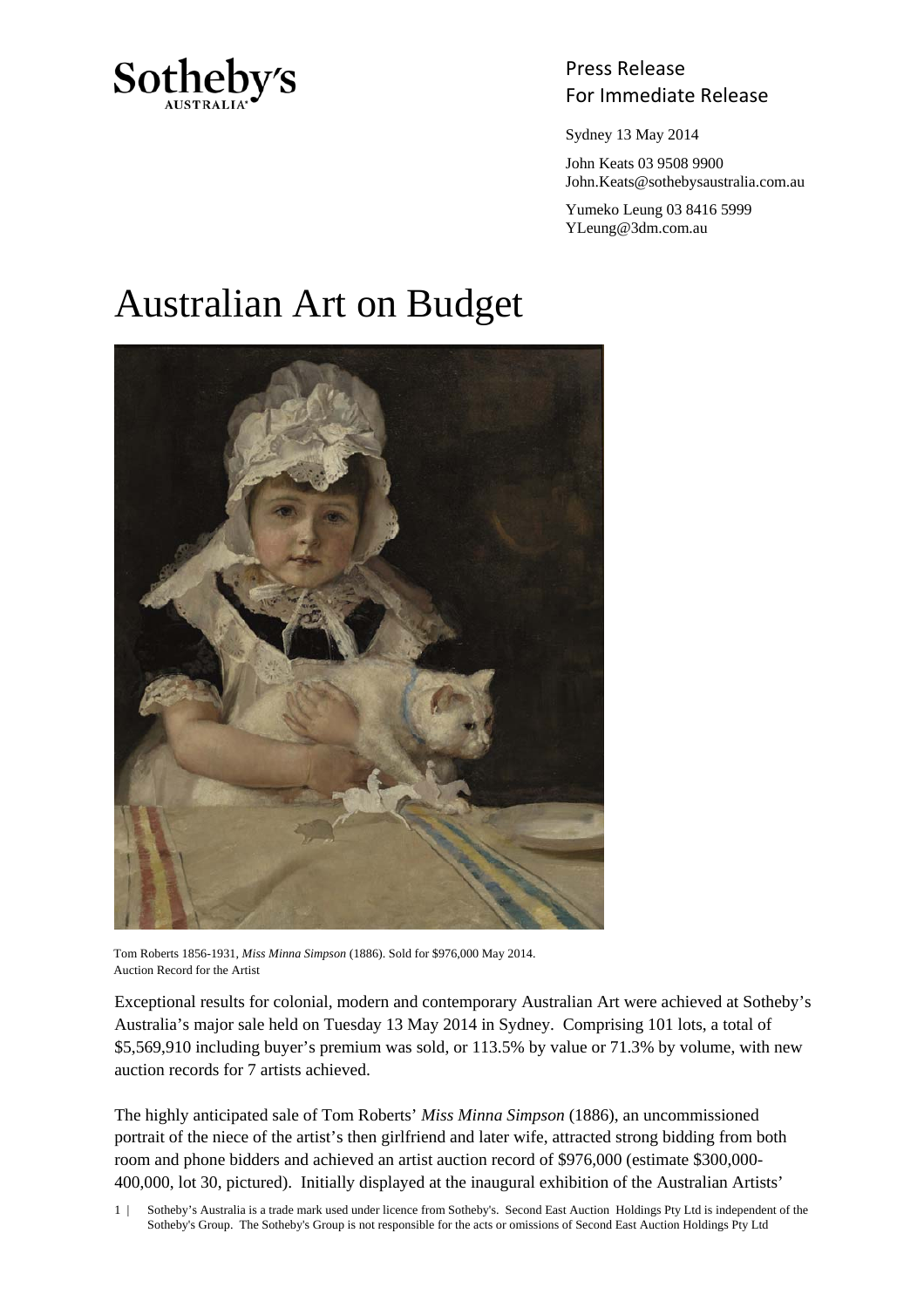Association in Melbourne in September 1886, the painting most recently featured in the major Tom Roberts retrospective exhibition that toured Australia in 1996-1997 and remained one of a few major examples by Roberts in private ownership.

From the Abrahams Family Collection, Arthur Streeton's *Palaces in Sunlight* (1908) (estimate \$60,000-80,000, lot 29) achieved \$219,600, with the winning bidder just the second owner to acquire the painting. It formed part of the renowned collection of Australian art assembled by Melbourne's Abrahams family in the late nineteenth and early twentieth century. Although their collections were largely dispersed across two sales in 1919, *Palaces in Sunlight* was retained by Mrs Laurence Abrahams and remained in her family until the present time.

The strongly contested Property from the Estate of the Late John Kingsmill, achieved outstanding results, with all items from the collection sold. Margaret Olley's *Yellow Room, Evening* (1995) was a highlight, selling for \$97,600 against a presale estimate of \$60,000-80,000 (lot 9). An auction record was achieved for Cressida Campbell's *Through the Window* (1984) selling for \$48,800 against a presale estimate of \$12,000-16,000 (lot 10). Property from the Estate of the Late Dorothy Braund also achieved a 100 per cent clearance rate with the majority exceeding estimates or achieving results closer to the high estimate. Ian Fairweather's *Kneeling Figures* (1951) sold for an impressive \$115,900 (estimate \$80,000-100,000, lot 11).

*Eliza Point showing Captain Piper's Naval Villa and Garden* (circa 1820) achieved an auction record for Joseph Lycett with the only known watercolour of Sydney Harbour in private ownership by the artist selling for \$219,600 (estimate \$100,000-150,000, lot 93). Other artist auction records achieved include Helen Ogilvie's *Boundary Rider's Hut, Wagga, NSW* 1973 selling for \$9,394 (lot 20), Petrina Hicks' *Shenae and Jade* (2005) at \$14,640 (lot 48),Linde Ivimey's *Buck* (2009) sold to a telephone for \$31,720 (lot 79) and William Andrews' *Double Bay, Sydney* (1870) which sold for \$14,030.

'Impressive results have been achieved by Sotheby's Australia, with record results achieved for colonial, modern and contemporary Australian Art, reflecting our commitment to presenting wellcurated and researched sales,' said Geoffrey Smith, Chairman of Sotheby's Australia. 'It is through our diverse national and international reach that we can achieve such strong results for Australia's finest and most significant practitioners.'

<sup>2 |</sup> Sotheby's Australia is a trade mark used under licence from Sotheby's. Second East Auction Holdings Pty Ltd is independent of the Sotheby's Group. The Sotheby's Group is not responsible for the acts or omissions of Second East Auction Holdings Pty Ltd